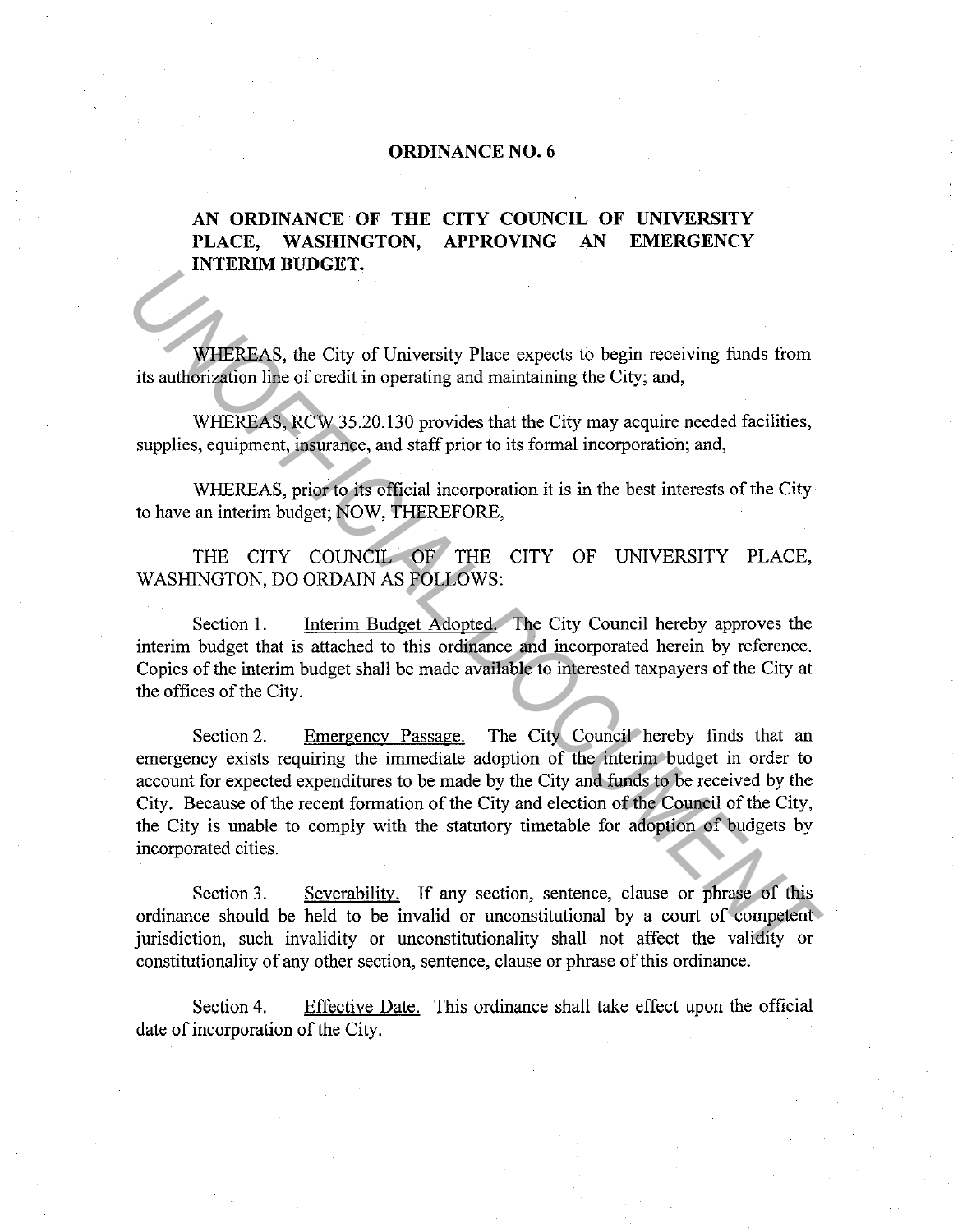#### PASSED BY THE CITY COUNCIL ON MAY 31, 1995.

Ron Williams, Temporary Chairman

Attest:

Susan Matthew, Interim Clerk Pro Tern

APPROVED AS TO FORM:

Interim City Attorney

FILED WITH THE CITY CLERK; PASSED BY THE CITY COUNCIL ORDINANCE NO. 6 Austrich Matthew, Interim Clerk Pro Tem<br>
APPROVED AS PO FORM:<br>
Interim City Altomey<br>
FILED WITH THE CITY CLERK;<br>
PASSED BY THE CITY COUNCIL<br>
ORDINANCE NO. 6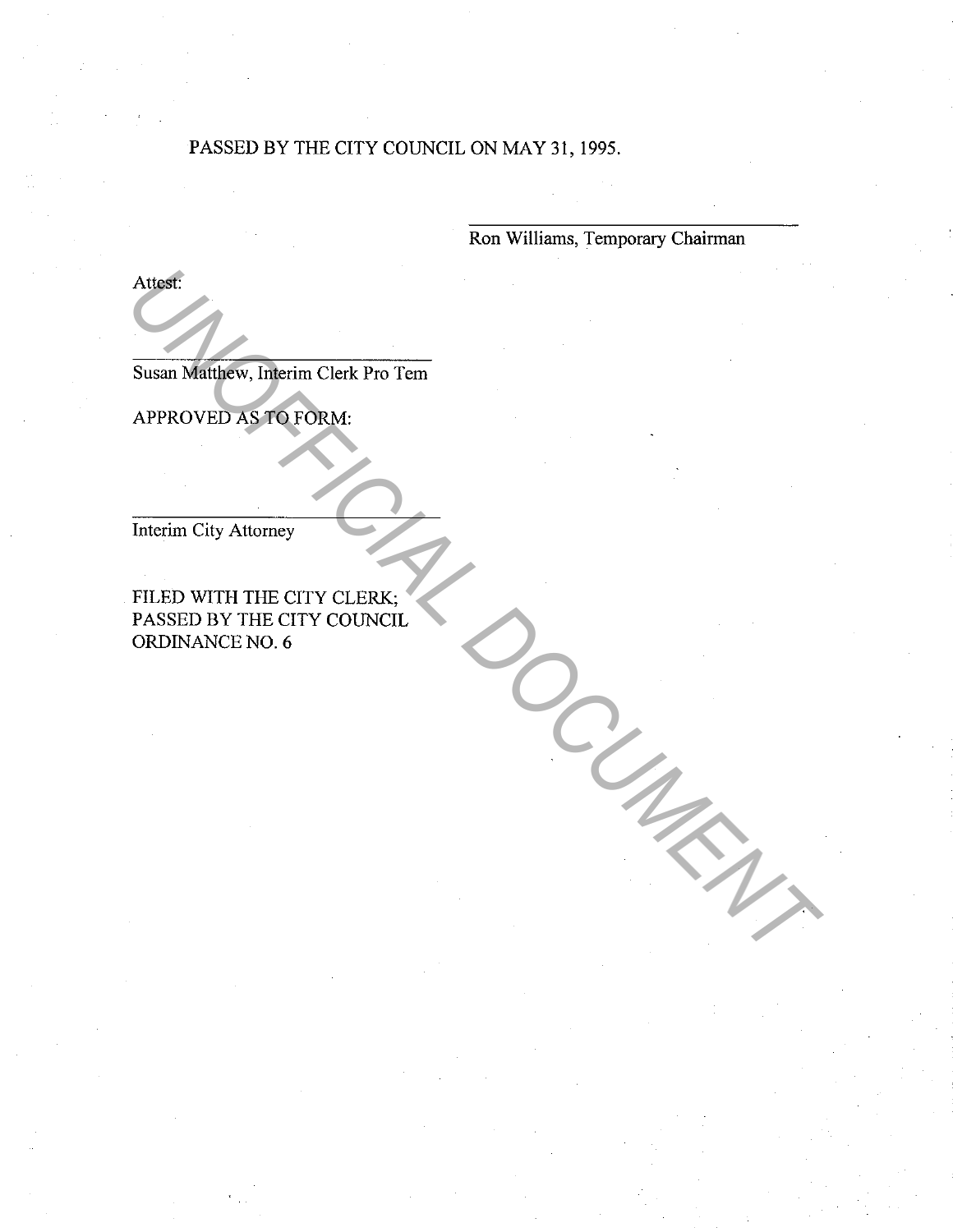#### **ORDINANCE NO. 6**

**A ORDINANCE OF THE CITY COUNCIL OF UNIVERSITY PLACE, WASHINGTON, APPROVING AN EMERGENCY INTERIM BUDGET.** 

WHEREAS, the City of University Place expects to begin receiving funds from its authorization line of credit in operating and maintaining the City; and

WHEREAS, RCW 35.20.130 provides that the City may acquire needed facilities, supplies, equipment, insurance and staff prior to it formal incorporation; and

WHEREAS, prior to its official incorporation it is in the best interests of the City to have an interim budget; NOW, THEREFORE,

THE CITY COUNCIL OF THE CITY OF UNIVERSITY PLACE WASHINGTON, DO HEREBY RESOLVE;

Section 1. Interim Budget Adopted. The City Council hereby approves the interim budget that is attached to this Ordinance and incorporated herein by reference. Copies of the interim budget shall be made available to interested taxpayers of the City at the offices of the City.

Section 2. Emergency Passage. The City Council hereby finds that an emergency exists requiring the immediate adoption of the interim budget in order to account for expected expenditures to be made by the City and funds to be received by the City. Because of the recent formation of the City and election of the Council of the City , the City is unable to comply with the statutory timetable for adoption of budgets by incorporated cities. *WHEREAS*, the City of University Place expects to begin receiving funds<br> **From its** authorization line of credit in operating and maintaining the City, and<br> **ICON ACCUMENT COCUMENT** and main and maintaining the City rand<br>

Section 3. Severability. If any section, sentence, clause or phrase of this Ordinance should be held to be invalid or unconstitutional by a court of competent jurisdiction, such invalidity or unconstitutionality of any other section, sentence, clause or phrase of this Ordinance.

Section\4. This Ordinance fully incorporates and supersedes Ordinance

Ċ,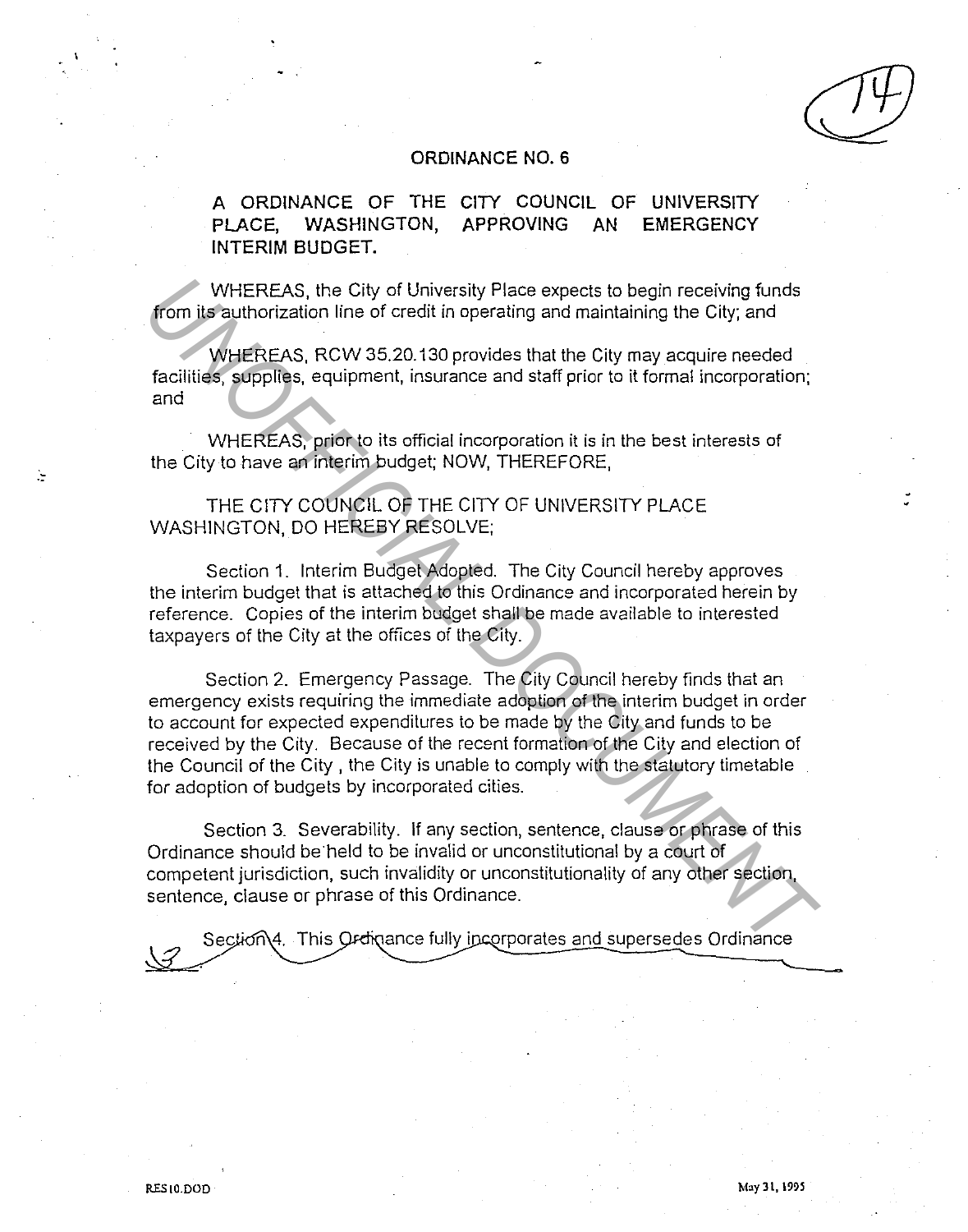Section 5 Effective Date. This ordinance shall take effect upon the official date of incorporation of the City and after passage of an approved summary, consisting of the title hereto.

PASSED BY THE CITY COUNCIL OF THE CITY OF UNIVERSITY PLACE this 31st day of May, 1995.

Ron Williams, Temporary Chairman

ATTEST:

Susan Matthew, Interim Clerk Pro Tern

ATTEST:

Susan Matthew, Interim City Clerk

APPROVED AS TO FORM:

Interim City Attorney

FILED WITH THE CITY CLERK: PASSED BY THE CITY COUNCIL; ORDINANCE NO. 6 FUCE dias 3 islagy or Way, 1993.<br>
Ron Williams, Temporary Chairman<br>
ATTEST:<br>
Susan Malthew, Interfact Pro Tem<br>
ATTEST:<br>
Susan Malthew, Interfact City Cierk<br>
APPROVED AS TO FORM:<br>
Interim City Altorney<br>
FILED WITH THE CITY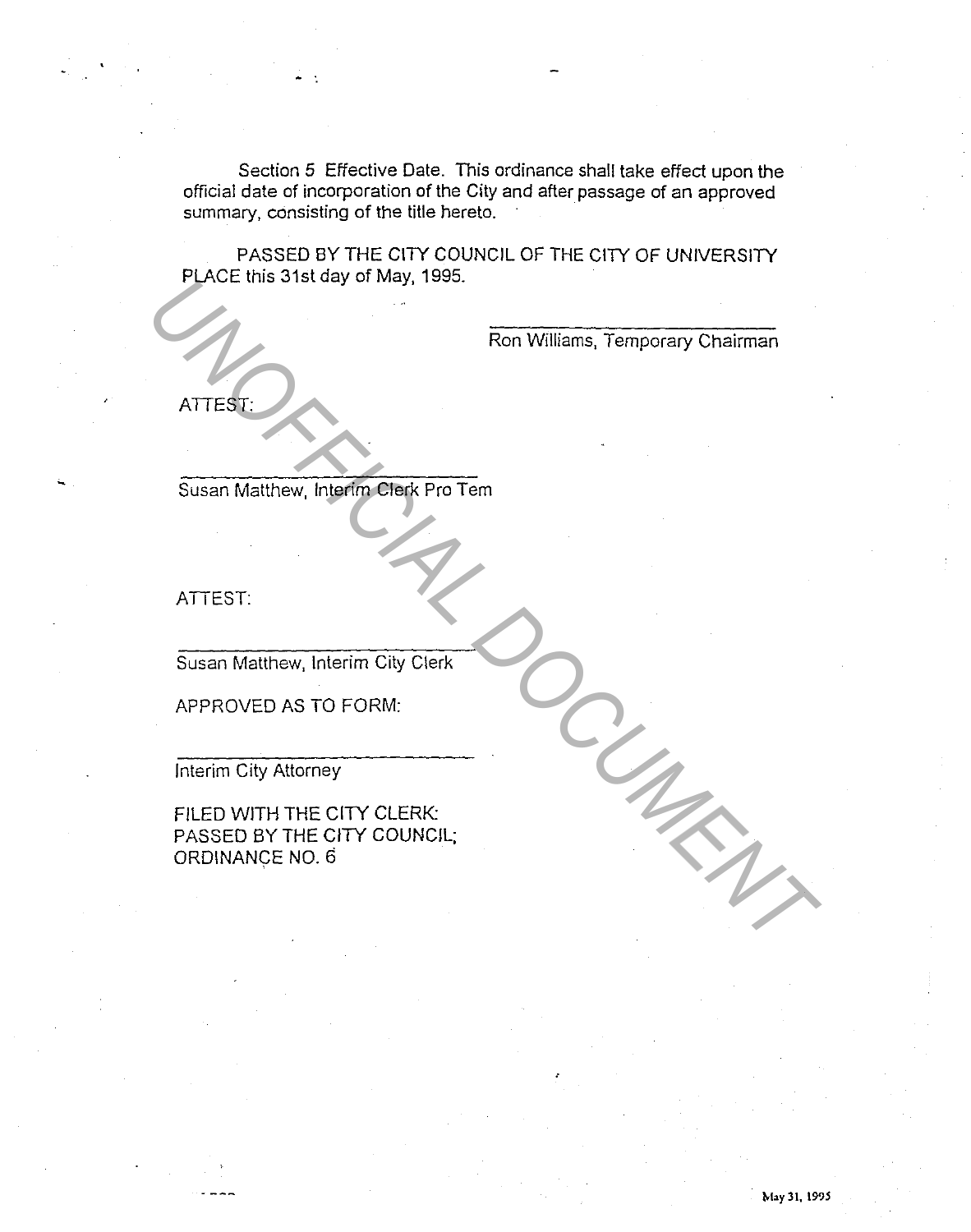|                                 |                     | (Revised) |                |          |                             |                                          |
|---------------------------------|---------------------|-----------|----------------|----------|-----------------------------|------------------------------------------|
| Acct<br>Account:<br>No.<br>Name | ${\bf M}$ ay $\Box$ | June      | $\mathbf{Juk}$ | August   | <b>Estimated</b><br>Interim | $\overline{\mathbf{Adapted}}$<br>Interim |
|                                 |                     |           |                |          |                             |                                          |
| 0.10 Personnel                  | 13,637              | 32,682    | 39,052         | 39,052   | 124,423                     | 121,545                                  |
|                                 | $FTE=5$             | $FTE=9$   | $FTE=11$       | $FTE=11$ | $FTE=11$                    | $FTE=9$                                  |
| 0.20 Benefits                   | 1,119               | 6,304     | 7,378          | 7,378    | 23,151                      | 23,380                                   |
|                                 |                     |           |                |          |                             |                                          |
| 0.30 Supplies                   | 2,592               | 4,000     | 2,500          | 2,500    | 11,592                      | 11,000                                   |
|                                 |                     |           |                |          |                             |                                          |
| 0.40 Services                   |                     |           |                |          |                             |                                          |
| 0.41 Consultant Services        | 435                 | 22,800    | 28,900         | 55,400   | 107,535                     | 67,850                                   |
| 0.42 Telephone                  |                     | 667       | 667            | 666      | 2,000                       | 2,400                                    |
| 0.43 Travel/Training            | 143                 | 3,000     | 2,000          | 2,000    | 7,143                       | 8,000                                    |
| 0.44 Advertising/NL             |                     | 4,500     | 4,000          | 4,000    | 12,500                      | 17,000                                   |
| 0.45 Rents/Leases               |                     |           |                |          |                             |                                          |
| Office                          | 618                 | 3,200     | 2,560          | 2,560    | 8,938                       | 7,500                                    |
| Phone System                    | 260                 |           |                |          | 260                         | 100                                      |
| FAX/Copier (Lse.)               |                     | 250       | 250            | 250      | 750                         | 875                                      |
| Equipment/Computers             |                     | 200       | 2,000          | 2,000    | 4,200                       |                                          |
| 0.46 Insurance                  |                     | 2,500     | 300            |          | 2,800                       | 2,500                                    |
| 0.47 Utilities                  | 464                 | 500       | 500            | 500      | 1,964                       | 1,750                                    |
| 0.48 Repair/Maint               |                     | 100       | 100            | 4,800    | 5,000                       | 300                                      |
| 0.49 Miscellaneous              | 30                  | 500       | 500            | 500      | 1,530                       | 2,500                                    |
|                                 |                     |           |                |          |                             |                                          |
| Subtotal                        | 1,950               | 38,217    | 41,777         | 72,676   | 154,620                     | 110,775                                  |
| 0.50 Intergovernmental          |                     |           | 50,000         |          | 50,000                      | 25,000                                   |
| 0.60 Capital                    |                     |           |                |          |                             |                                          |
| Hardware/Software               | 460                 |           |                | 80.000   | 80,460                      | 80,000                                   |
| Furnishings                     | 150                 | 3,000     |                |          | 3,150                       | 5,000                                    |
| Production Copier               |                     |           | 15,000         |          | 15,000                      | 15,000                                   |
| Rec/Transcr/PA                  |                     |           | 7,000          |          | 7.000                       | 1,000                                    |
| Phone System                    | 118                 |           | 7,000          |          | 7,118                       | 15,000                                   |
| Subtotal                        | 728                 | 3,000     | 29,000         | 80,000   | 112,728                     | 116,000                                  |
| 0.70 Debt Service               |                     |           |                |          |                             |                                          |
| Total Operating                 | 20,026              | 84,203    | 169,707        | 201,606  | 475,543                     | 407,700                                  |
| Council Contingency             |                     |           |                |          | 10,000                      | 50,000                                   |
| Total Interim Budget            |                     |           |                |          | 485,543                     | 457,700                                  |
|                                 |                     |           |                |          |                             |                                          |
|                                 |                     |           |                |          |                             |                                          |

# City of University Place, Washington<br>1995 Interim Budget<br>(Revised)

 $\mathbb{R}^2$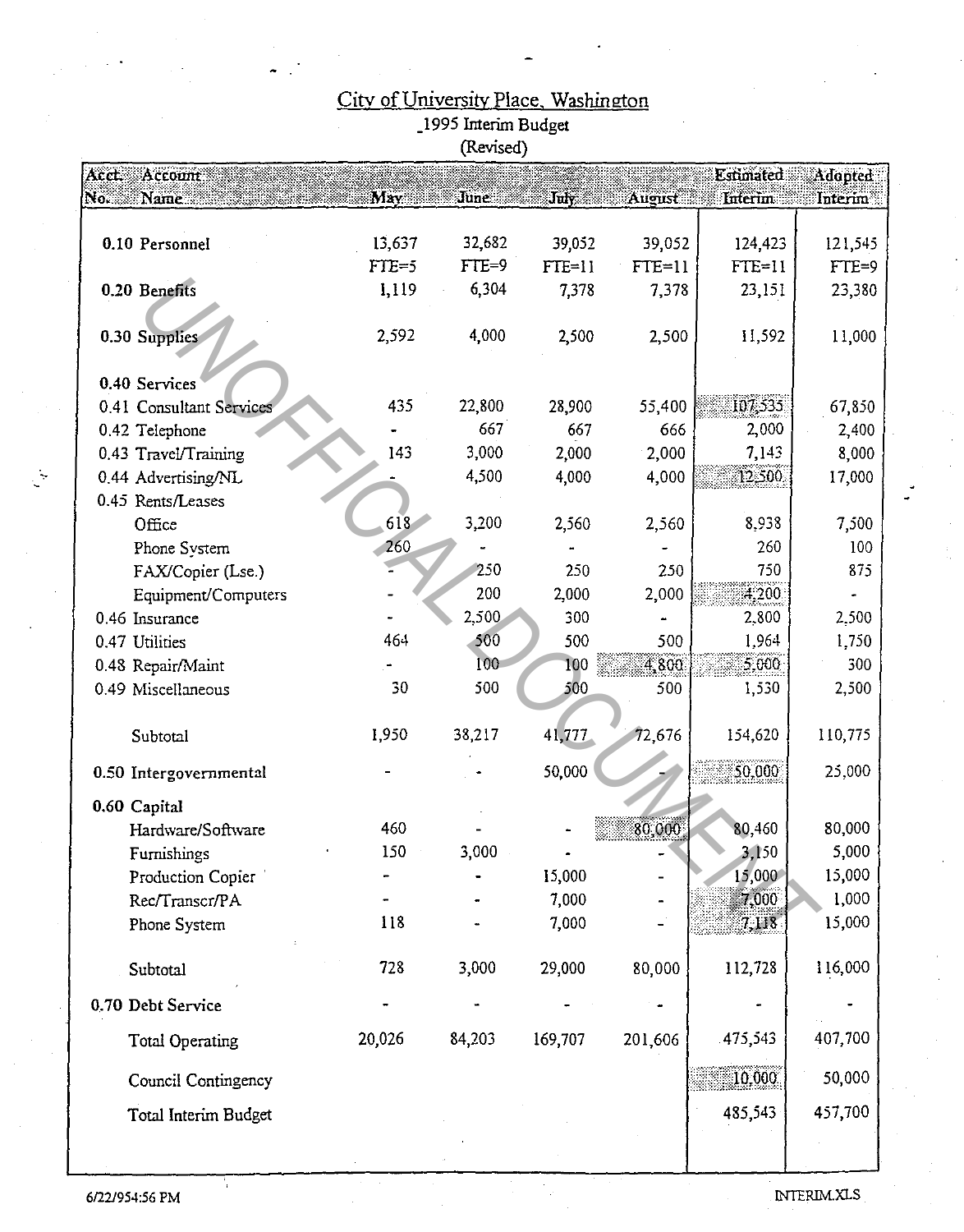## **City of Uniyersity Place. WA**

#### **Interim Staffing Projections**

**Staff Plan Transition Team Plan** 

|       | Position                                     | Interim  | Interim  |  |
|-------|----------------------------------------------|----------|----------|--|
| Title |                                              | P0 -     | # Pos.   |  |
| Mayor | Councilmember                                | ı<br>6   |          |  |
|       |                                              |          | 6        |  |
|       |                                              | 1        |          |  |
|       | City Manager<br>Admin Secretary/Deputy Clerk | 0.       | 1<br>1   |  |
|       |                                              |          |          |  |
|       | <b>Executive Secretary</b>                   |          | 0<br>0   |  |
|       | Asst. to City Manager                        |          |          |  |
|       | Assistant City Mgr-Comm. Svcs                |          |          |  |
|       | Finance Director                             | 0        |          |  |
|       | Finance Manager                              | 0        | 0        |  |
|       | Receptionist                                 | Ռ        |          |  |
|       | Administrative Specialist III                |          | 0        |  |
|       | City Clerk                                   |          | 0        |  |
|       | Deputy City Clerk                            |          | a        |  |
|       | Senior Accountant                            | 0        |          |  |
|       | Accounting Clerk                             | 0        |          |  |
|       | Personnel Analyst                            |          |          |  |
|       | Office Assistant II                          |          | 0        |  |
|       |                                              |          |          |  |
|       | Assistant City Mgr-Comm.Devel                |          | 0        |  |
|       | Information Systems Director                 |          |          |  |
|       | Administrative Specialist III                |          | U        |  |
|       | Parks & Recreation Manager                   | 0        | 0        |  |
|       | Planning Manager                             | $\bf{0}$ | 0        |  |
|       | Planning Director                            | 0        |          |  |
|       | Senior Planner                               | 0        |          |  |
|       | Associate Planner                            | 0        |          |  |
|       | Permits Coordinator                          | 0.       | 0.       |  |
|       | <b>Building Official</b>                     | 0.       | $\bf{0}$ |  |
|       | Building Inspector                           | 0        | 0        |  |
|       | Office Assistant II                          | 0        | Ω        |  |
|       |                                              |          |          |  |
|       | Street/SWM Manager                           | 0        | $\bf{0}$ |  |
|       | Maintenance Worker                           | 0        | 0        |  |
|       | Office Assistant II                          | 0        | $\bf{0}$ |  |
|       | Total Positions                              | 16       | 17       |  |

Estimated Budget

\$457,700

\$499,702

 $\mathbf{C}$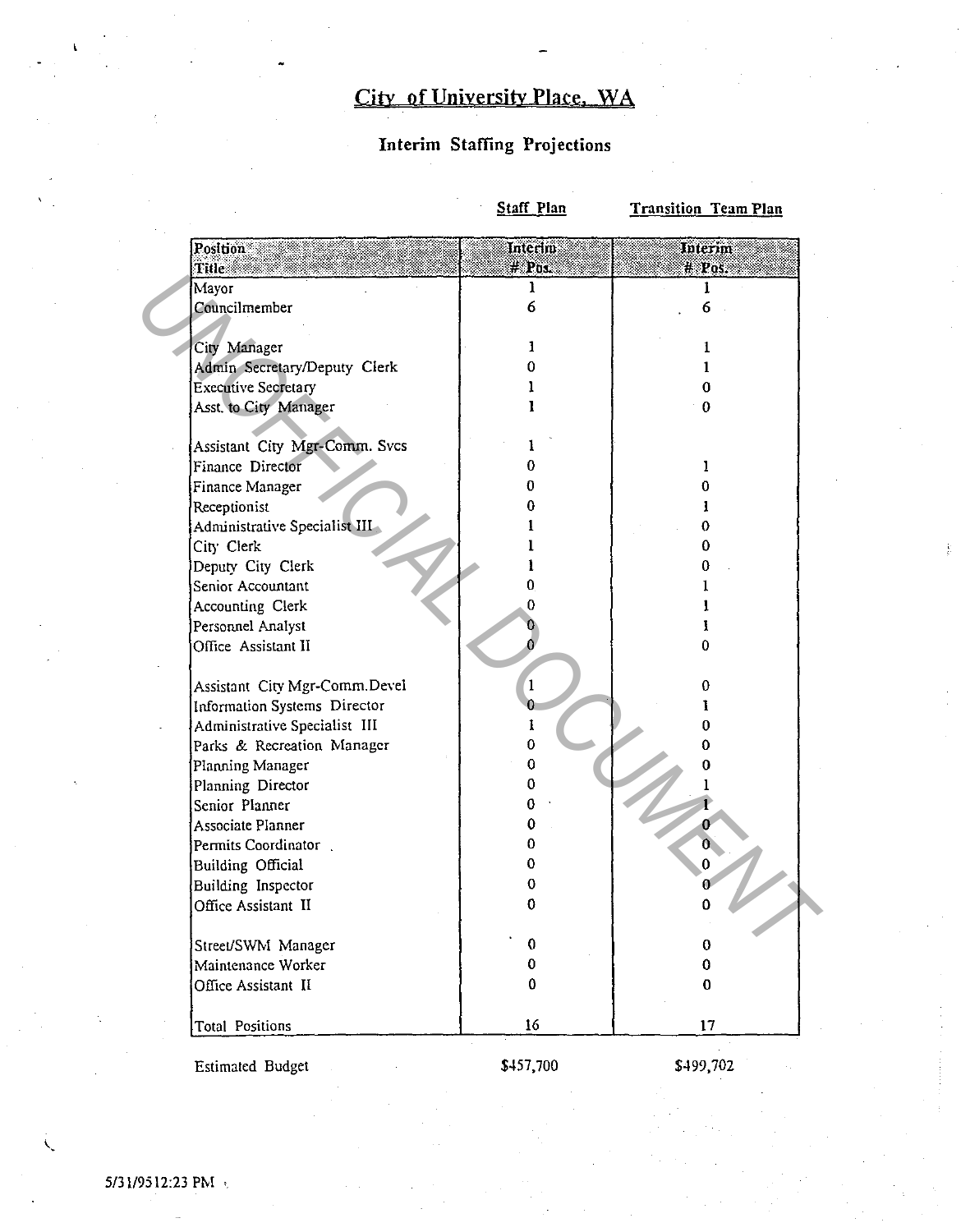# **INTERIM PAY AND BENEFITS PLAN**

|                        |                               |                     | <b>INTERIM PAY AND BENEFITS PLAN</b> |                                                            |                                 |  |
|------------------------|-------------------------------|---------------------|--------------------------------------|------------------------------------------------------------|---------------------------------|--|
|                        | ACM/<br>DIRECTOR<br><b>CM</b> |                     | PROF/<br><b>EXEMPT</b>               | <b>GENERAL/</b><br>NON-EXEMPT                              | TEMP/<br>PART-TIME              |  |
| SALARY                 | \$6,667                       | \$5,000-<br>\$6,000 | per council ap-                      | per council ap-<br>proved salary range proved salary range | <b>HOURLY</b><br>\$5,00-\$12.00 |  |
| RETIREMENT<br>FICA 457 | 14%<br>$(6.5+7.5)$            | 14%<br>$(6.5+7.5)$  | 14%<br>$(6.5+7.5)$                   | 7.50%                                                      | 7.50%                           |  |
| MEDICAL/<br>DENTAL     | \$250/MO.                     | \$250/MO.           | \$250/MO.                            | \$250/MO.                                                  | N/A                             |  |
| TRAVEL                 | \$250/MO.                     | \$250/MO.           | 28c/mile                             | 28c/mile                                                   | 28c/mile                        |  |
| LEAVE<br>DAYS          | 2/MO<br>(10 MAX)              | 2/MO<br>(10 MAX)    | 2/MO<br>(10 MAX)                     | 2/MO<br>(10 MAX)                                           | N/A                             |  |
| HOLIDAYS               | MEM/4TH/<br>LBR               | MEM/4TH/<br>LBR     | MEM/4TH/<br>LBR                      | MEM/4TH/<br><b>LBR</b>                                     | N/A                             |  |
|                        |                               | <b>FLSA EXEMPT</b>  |                                      | <b>FLSA COVERED</b>                                        |                                 |  |
|                        |                               |                     | AT WILL                              |                                                            |                                 |  |
|                        |                               |                     |                                      |                                                            |                                 |  |
|                        |                               |                     |                                      |                                                            |                                 |  |

 $\mathbf{1}$ 

May 23, 1995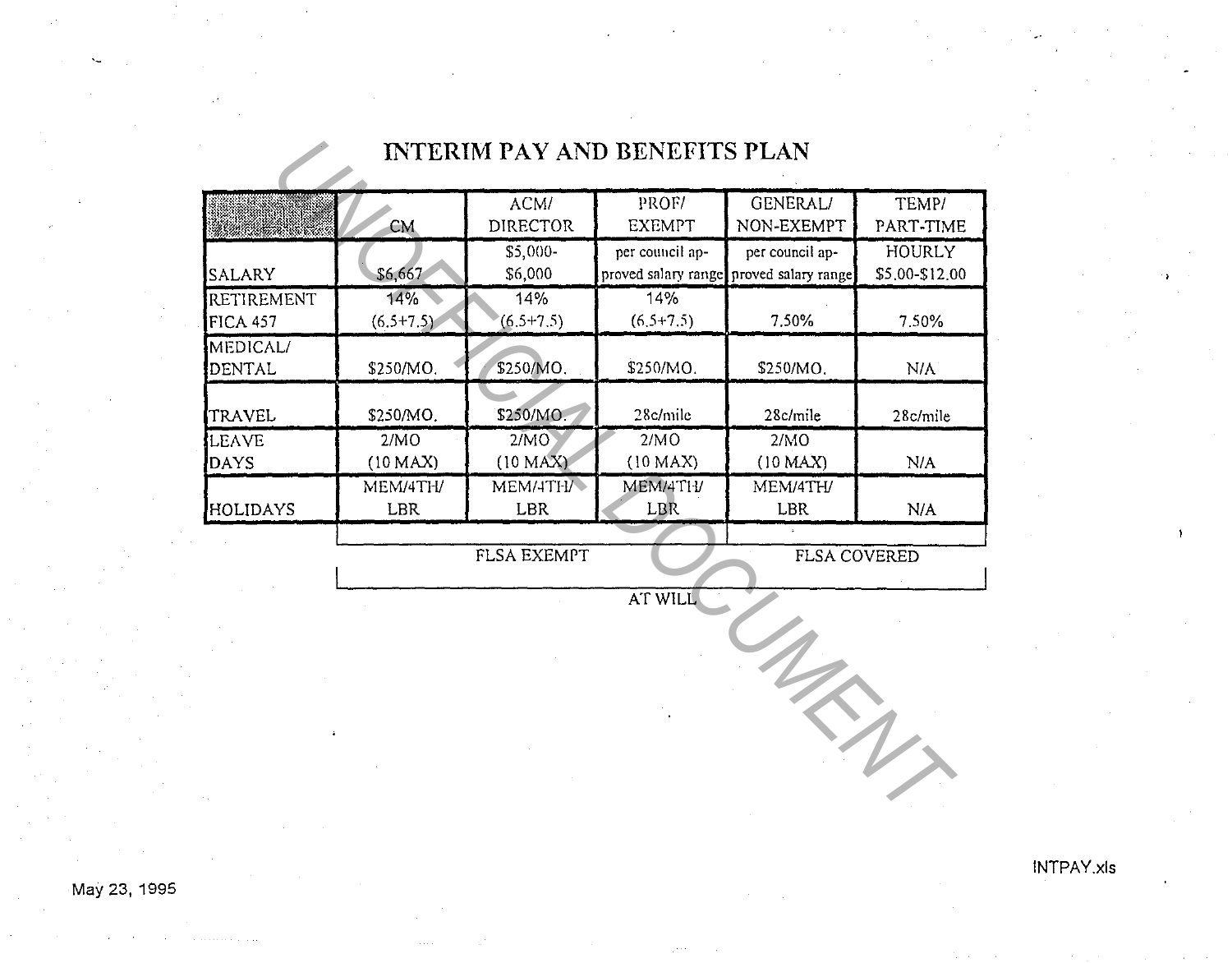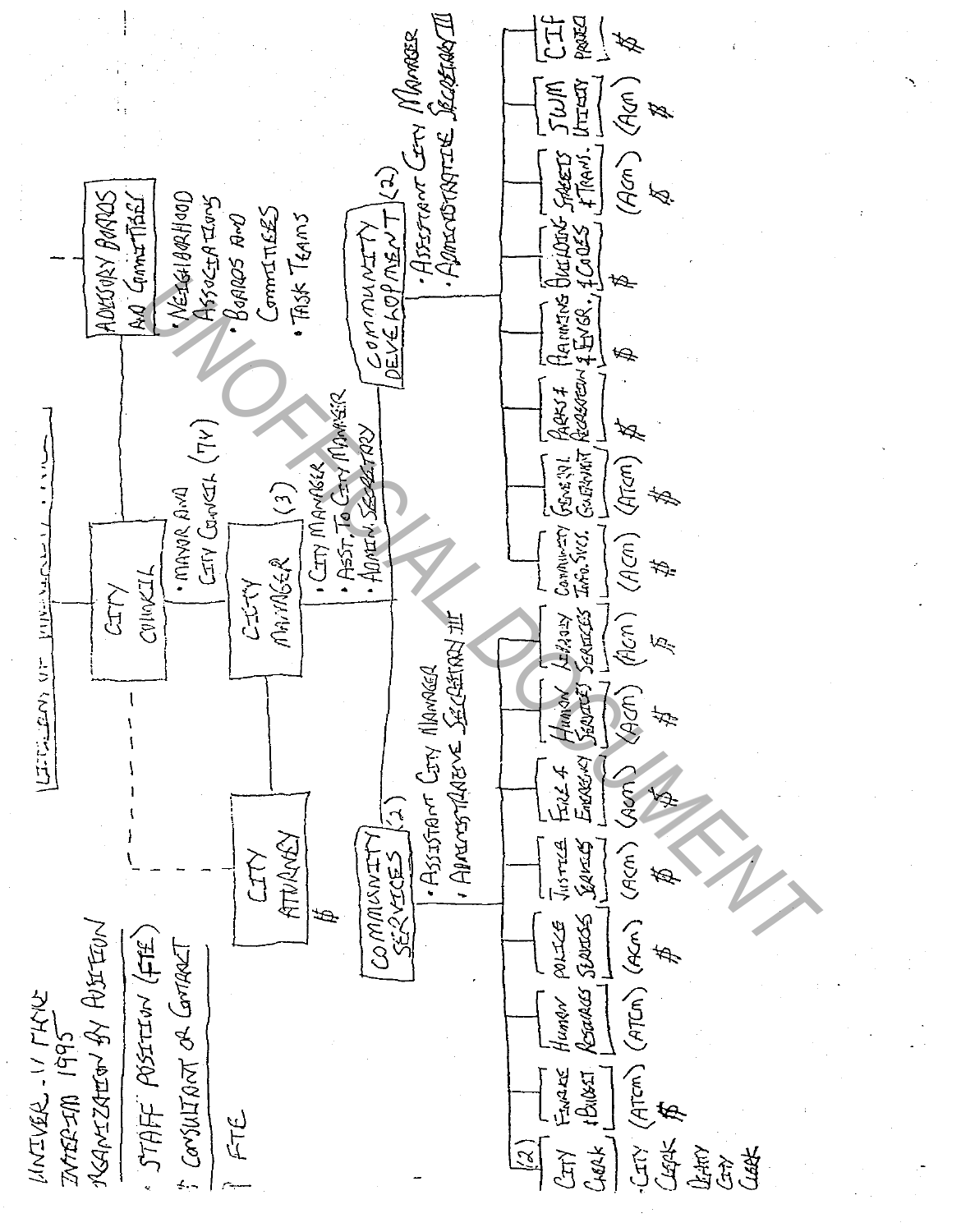# **The City of University Place**  The City of **University Place**<br>
Systems Plan and Budg<br>
Systems Plan and Budg<br>
Systems Plan and Budg<br>
Contract Parkway SE, Sulte 200, Newcastle, WA 98059

**Interim Information Systems Pian and Budget** 

**WE TEAMPLUS**" INFORMATION MANAGEMENT 6947 Coal Creek Parkway SE, Suite 200, Newcastle, WA 98059-3159 Tom Drummond (206) 227-6602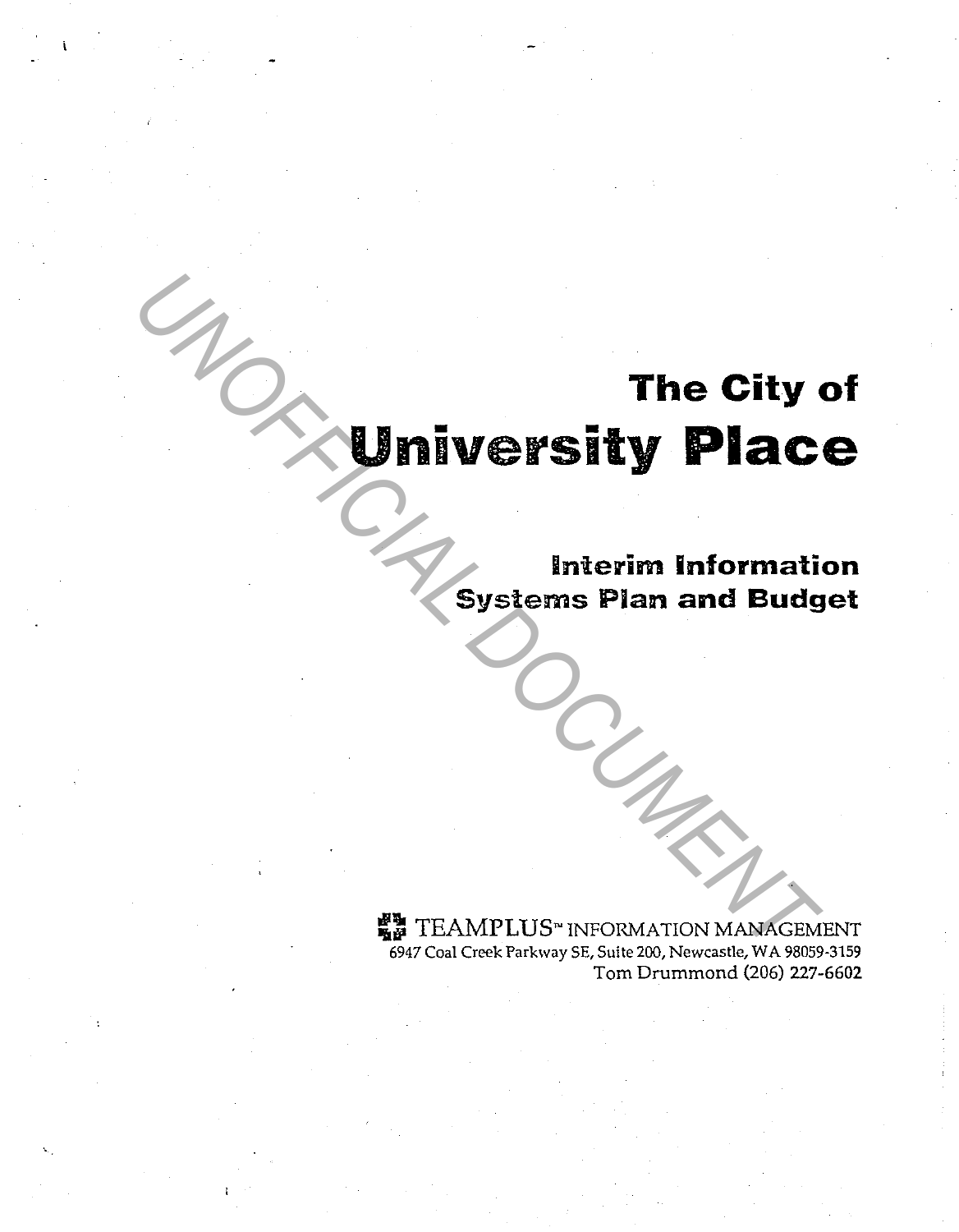TeamPlus<sup>~</sup>

28 May, 1995

To: Bob Jean, Interim City Manager

From: Tom Drummond, TeamPlus

Re: Comments and recommendations relating to an Interim Information Systems Plan

'This material is meant to help guide the early decisions regarding information management requirements for the City. Experience shows that rapid setup of these systems saves important time and money during the interim and startup processes.

It is important to understand that the prices quoted in the attached budget proposal represent a system with the network software, and operating software (such as Word, Excel, etc.) of the City's choice, "installed" and working in-house for the City of University Place. This represents an important cooperative effort between hardware and software support people and assures a correctly operating system for the City. The last thing you need during this phase of operation is a "sensitive" information system. Re: Comments and recommendshions relating to an Interim Information Systems<br> **This material is meant to help guide the early decisions regarding information manage<br>
requirements for the City. Experience shows that rapid se** 

Prices also include full on-site warranty service on hardware for one-year. Service contracts will have to be considered for maintenance of this equipment after that time.

#### Some Assumptions I've Made:

I. Staffing during interim will be maximum of IO people

Staffing during startup will be maximum of 20 people

Staffing in FY 96 will grow to 35 (staffing levels will be reached prior to one year old)

- 2. The project calendar will include the following items:
	- a. Council Action. The Council will review and approve a budget necessary to allow the City Manager to implement this plan.
	- b. Purchasing. The City Manager and staff will move as quickly as possible for initial setup of an operating network for the City.
	- c. Consultant. The City Manager may choose to work with a consultant to serve as an agent to design and oversee installation of an interim system which has the flexibility to grow and serve the needs of the City.
	- d. Schedule. It is imperative that this system be installed and be operational quickly. Staff performance will depend on this support throughout the interim and startup phases, as well as on an ongoing basis.
	- e. Training. The consultant must provide adequate initial training in the use of the information system. All staff must understand the basics in order to access, utilize, save, print, and communicate with other staff using this system.
	- f. Administration. One staff position will be selected by the City Manager to be the system administrator who will work closely with the consultant and the balance of staff in the early phases of this process. I recommend that this person also continue in training in network management and general system administration, and plan to be ready by January of 1996 to assume primary responsibility for management of this system.

#### **CITY OF UNIVERSITY PLACE Page 2 Interim Information Ssytems Plan & Budget**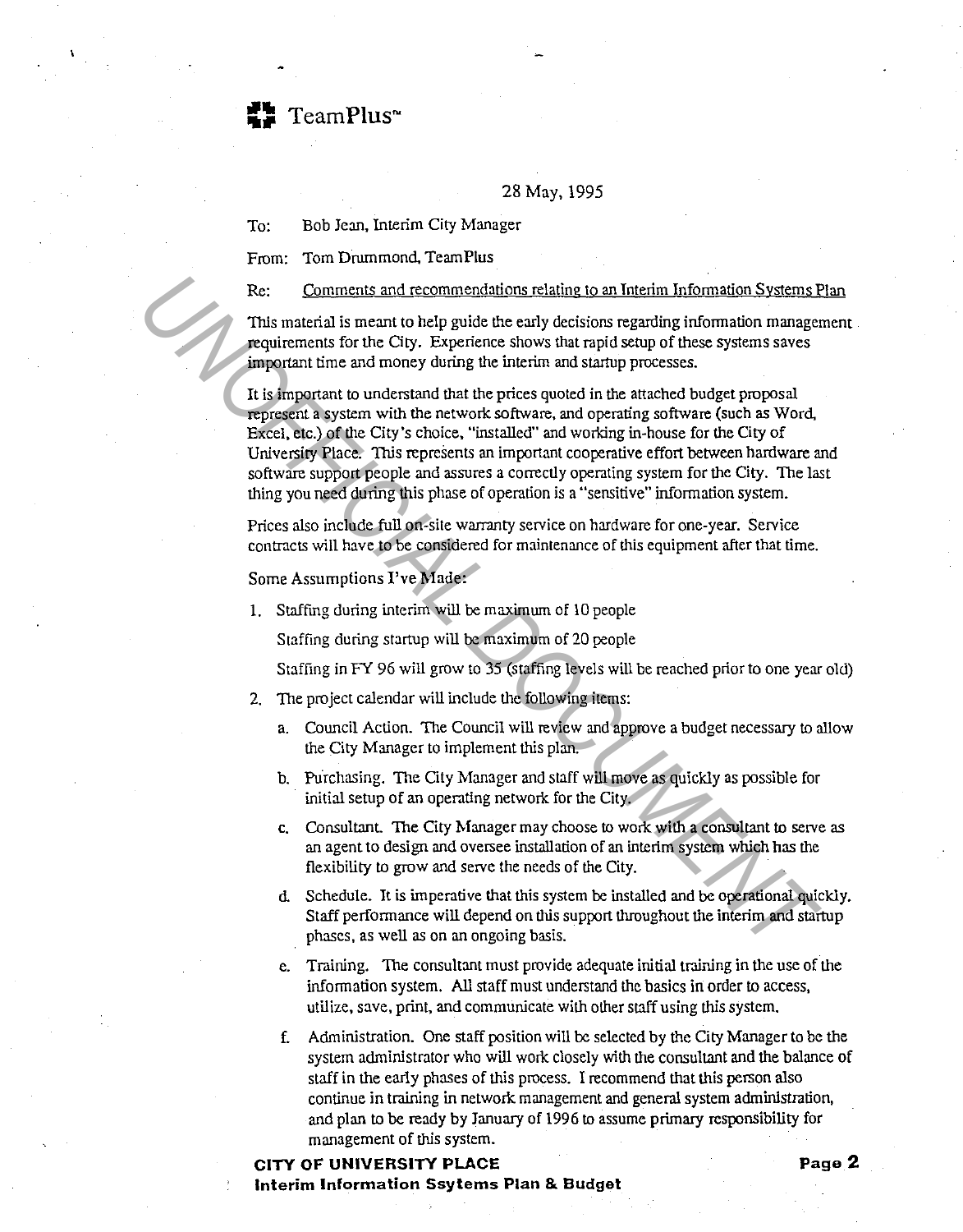#### Review

After discussions with Pat Floyd, who has guided the development of Information Management System Plans in over ten governmental organizations, I saw that Pat was very impressed by the quality of work done by the Transition Team with respect to Computer Information Systems and Technology. After reading this material, I are too. This group is to be commended. Considering that these volunteers have not actually created a City before, they showed remarkable understanding in their report and findings.

The balance of this material has been significantly impacted by your transition team. At some risk of redundancy, I have included their comments along with our own. There are suggestions and cost estimates added.

Through Council retreats and experience gained with the use of technology, the Council should adjust, or fine tune, the Information Systems Management Plan at least annually.

#### Overall Policy

Government exists to serve the needs of its citizens. Wormation is an institutional resource to be shared. Information system technology should be regarded as an essential element of the management of city government in its quest to serve the needs of its citizens. Technology should be used and managed in ways that ensure cost effective gathering, organizing, and communicating information **This group is to be commended.** Considering that these volumes from the consideration of the consideration of this match and the considered in the considered in the considered in the considered in the batter of this match

- a. to support Council with the best information available for decision making;
- b. to provide as much information and as timely as possible to the citizens; and
- c. to assure effective and efficient conduct of city business by the management and staff of the city.

#### Specific Policies

**1.** Customer Service - Information technology should be used to provide a high level of effective and efficient services to the customers of the city. Customers include citizens, businesses, community organizations, other governmental organizations, and city employees, managers, Council, Boards and/or Commissions.

Related technology includes but is not limited to connectivity and data sharing, multimedia, graphical user interfaces, electronic data interchange, and telephone voice response.

2. Access and availability - Access to and availability of public information should be provided on as widespread a basis as is both reasonable and practical so as to demonstrate a desire for open government and to provide an opportunity for maximizing the involvement of the citizens in their government

This should include traditional paper information sharing and also electronic information sharing, not only within city offices, but also with the citizens through establishments such as the library, schools, local businesses, and homes. This policy provides the widest access to information while assuring security by denying unlawful access to legitimately sensitive or private information.

#### **CITY OF UNIVERSITY PLACE** Page 3 **Interim Information Ssytems Plan & Budget**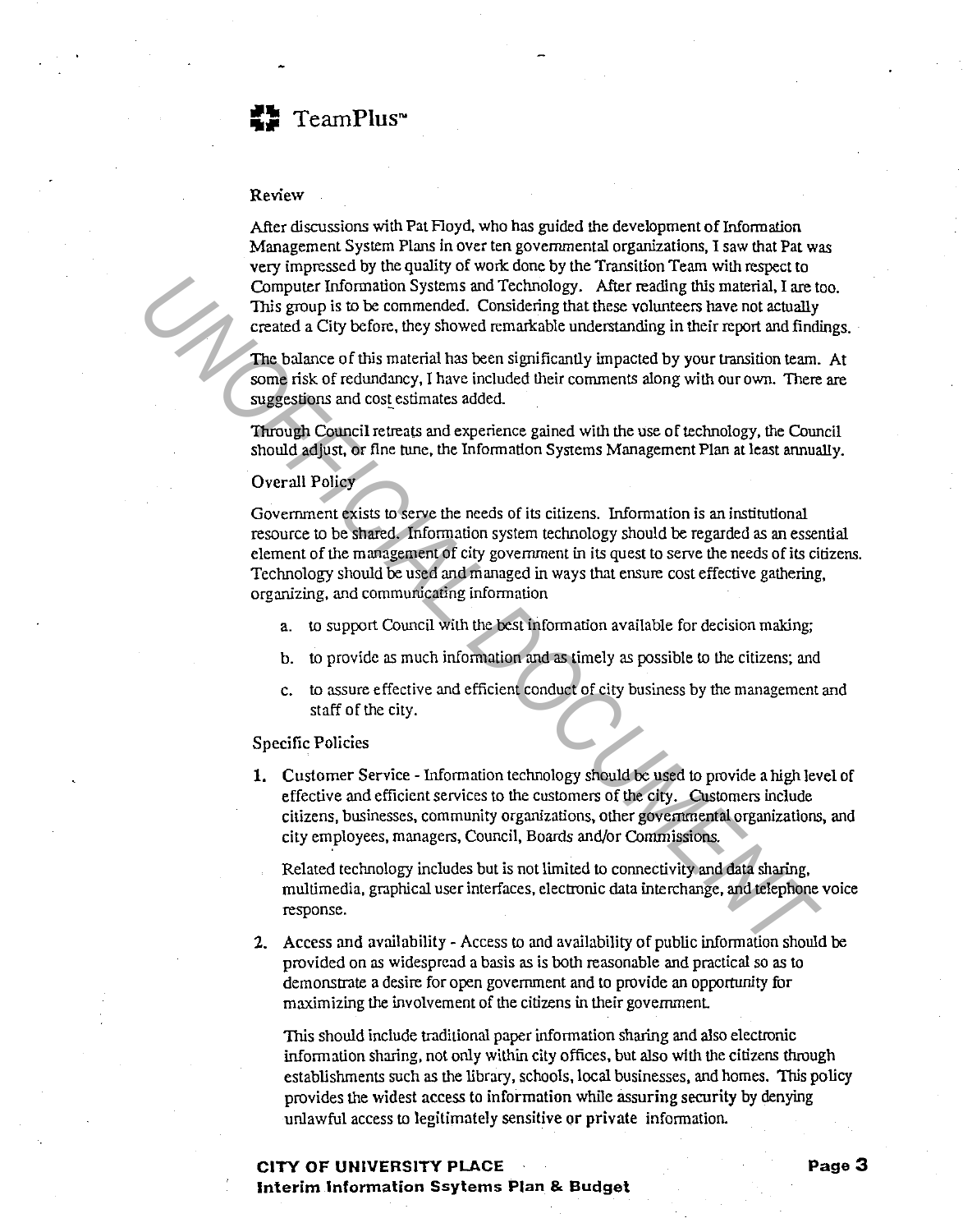

Advantages of such a system will include:

- a. Improved access to outside information resources.
- b. Improved communication and scheduling within the City and between departments.
- Improved performance with high quality equipment and processes.

3. Management - "Information technology must be used to the maximum extent possible to enhance the ability of government to manage effectively and efficiently." When asking the question, "Is this affordable?", it is important to also examine the cost of doing nothing, or to ask, "What is the cost of doing nothing?"

#### 'This includes:

- a. Productivity. Very often the question of productivity is limited to that of the worker at a desk or in the field. Information technology should also be a communications and analysis tool for improving the productivity of management, including the Council.
- b. Standardization. Standards should be adopted that assure the integrity and accuracy of information, and to assure its compatibility for sharing across the enterprise.
- c. Procurement.
- d. Maintenance. A major goal should be the elimination of duplication of effort. To minimize the labor cost of maintaining information, it should be collected at its logical point in a process, and maintained by the department with the greatest interest in that information; files should be created with this in mind. Maintaining multiple files of common data elements, creating duplication of labor effort, should be forbidden. **13.** Improved communication and scheduling within the City and between<br> **13.** Improved performance with high quality equipment and processes.<br> **14.** Improved performance with high quality equipment and processes.<br> **14.** I
	- e. Training. To promote productivity and efficiency, training should be tailored to the knowledge and skill level of the individual end-user receiving training.
	- 4. System-wide Requirements

The following list of requirements need to be present in all aspects of the Cities information system:

- A. Compatibility. All elements of the system are to be networked and have the ability to share information (mentioned in the "standards" above). Various departments will have differing needs with respect to information, but will all have the need to communicate with one another through this system. Open communications should be emphasized between departments.
- B. Security. Those elements of information which require security still need to flow between departments. The use of passwords, routers, and other security devices consistently with City needs need to be part of the plan.

#### **CITY OF UNIVERSITY PLACE And A Page 4 Interim Information Ssytems Plan & Budget**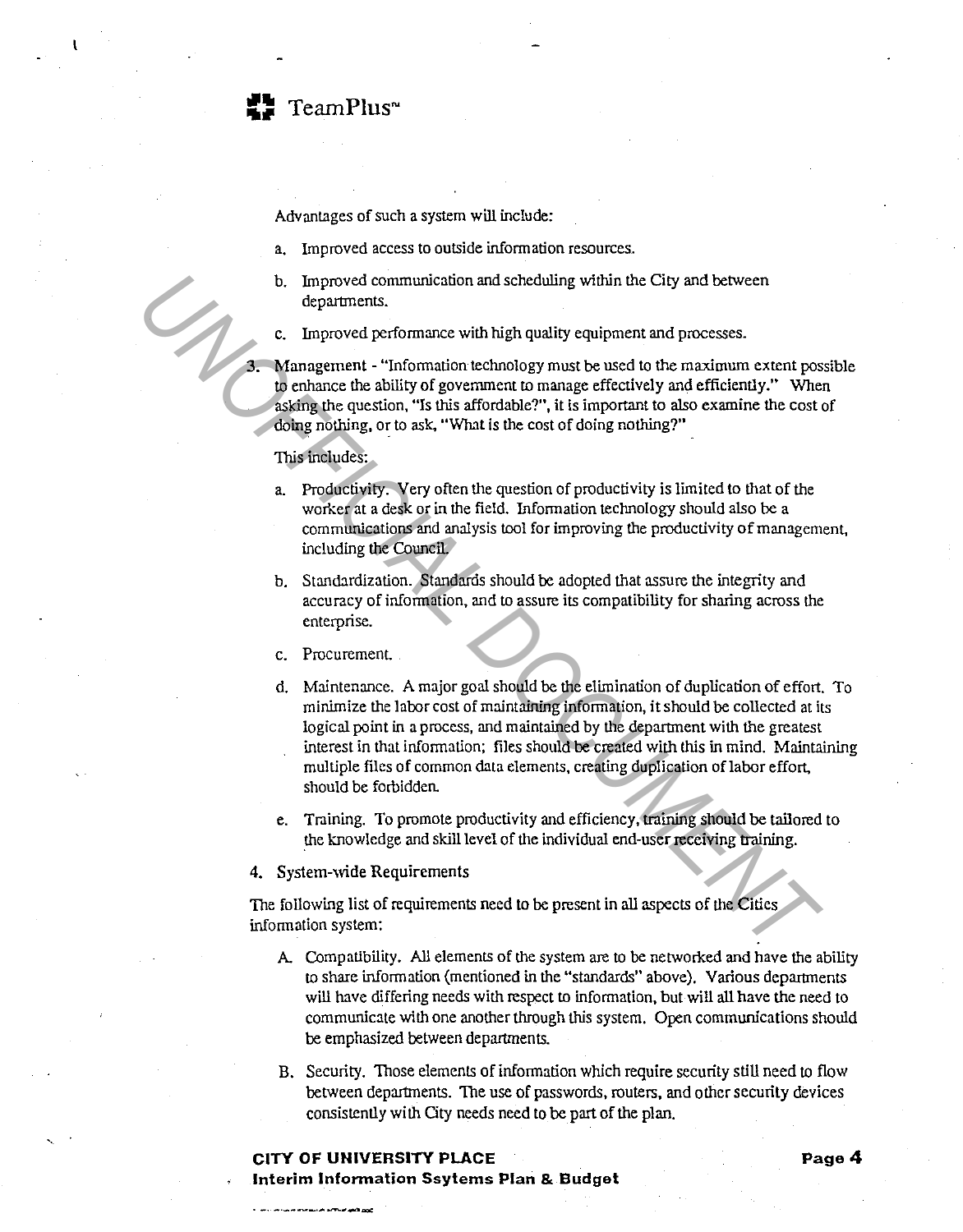

 $\mathbf{I}$ 

C. Centralized Administration & Maintenance. These aspects of the network should be centralized with a systems administrator; such planning will serve the City best A clear policy regarding user access to the network and software that is installed is a must All changes or upgrades in the system configuration need to be managed through the system administrator. This function may be out-soured in the early phases of operation; training of an appropriate inside person should start immediately.

D. Upgradability. There is a need to ensure the longest possible life for all equipment purchased. In today's world, software and hardware changes occur rapidly. An open system architecture will allow the City to keep pace with these changes the best

In order to ensure the greatest system flexibility, I reconunend installation of additional wiring hookups, beyond the specific amount needed for the equipment installed or current staffing levels. This added flexibility will allow for additional staff members or system applications quickly, for a growing organization.

#### 5. System Implementation

City management needs to plan for the appropriate steps to ensure the proper and complete use of the information systems capabilities; proper implementation steps will allow the City to realize the maximum benefit from this decision. In general, the following should be considered:

- A Training. Both initial and ongoing training should be planned for and tailored to meet the individual needs of employees. The object is for them to have the understanding necessary for them to make the best use of system components to improve their work performance.
- B. Organization Culture. Such an information system will provide capabilities many employees are unfamiliar with, or have only been exposed to at an elementary level. This would include communications, desktop publishing, integration of text, spreadsheets, graphics and communications with other agencies. Taking maximum advantage of this technology will require steps to make these new tools part of the City's organizational culture. Employee training should reflect these concerns. **UNIQUE THE System antimizable and the method in the method in the set of percention; training of an appropriate Inside person should start<br>immediately.<br>
D. Upgradability. There is a need to ensure the longest possible lif** 
	- C. Annual assessment of the system requirements will surface needs for upgrading or replacement of either software or hardware and eliminate the need for complete . replacement of the system at some future date. Appropriate planning should be undertaken to allow for this.

Managing the implementation process carefully will produce valuable returns in employee performance.

#### **CITY OF UNIVERSITY PLACE** Page 5 **Interim Information Ssytems Plan & Budget**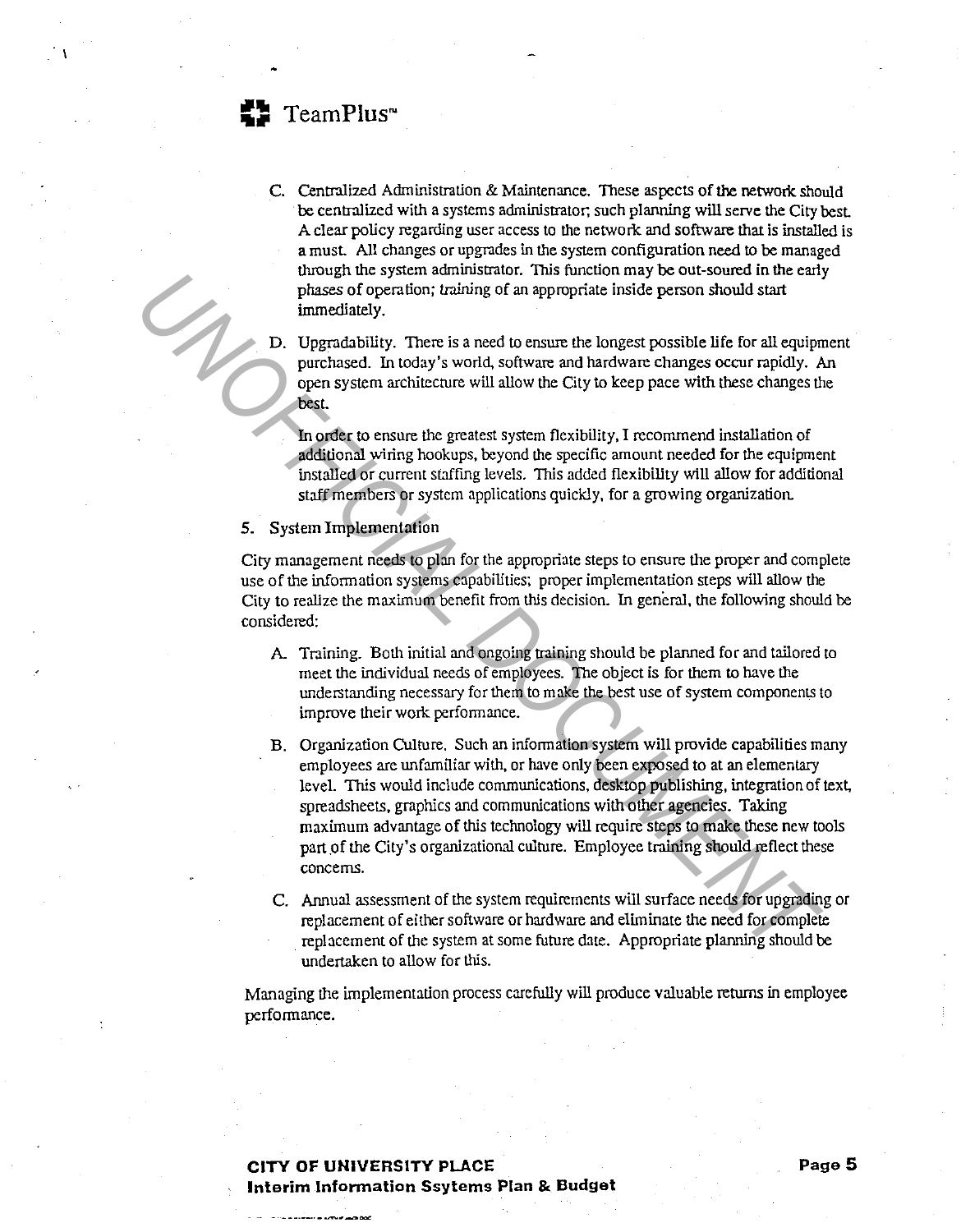

#### 6. Budget

The Nesbittt study assumed an initial investment of \$35,000; the Transition Team an investment of \$45,000, to commence the effort required to achieve incorporation; initial discussions among staff suggest slightly higher spending levels during the initial phase will save time and money in the long run. I have modified the budget to reflect this approach after direction from the Budget and Finance Committee and yourself.

I have identified the work processes and products which are required for this system and have recommended an approach to fill those needs.

Remarks Regarding Budget Option "C":

- I have calculated installation of a Novell Network (50-user version with growth projected to reach 30 to 35 in the first year, this saves upgrade costs). This network will have 8 standard workstations (see option #2) with two laptops (provided with network connections) to maximize performance of staff during interim phase. This system will have appropriate backup capabilities, communications capabilities via modem, and necessary printing options. after direction from the Budget and Finance Committee and yourself.<br> **Thave incommended an approach to fill those needs.**<br> **Thave recommended an approach to fill those needs.**<br> **UNOFFICIAL DOCUMENTAL DOCUMENTAL DOCUMENTAL** 
	- Growth in both workstations and laptops is projected during the startup phase.
	- Software recommended has been priced through Egghead Software.
	- All pricing includes software installed and working, delivered in University Place.
	- 7. GIS Consideration

Experience suggests that numerous maps of various kinds are required throughout the deliberation process, both for Council understanding and communications with the community. Absent an ability to produce these maps in-house, the City will have to spend funds with an engineering firm, or other source, for production of these tools.

In the past. hard-copy maps were modified and copied, usually many times, during landuse discussions and planning processes. Technology has provided new tools such as desktop GIS which can enhance this process and dramatically save time.

I am recommending that the City start as soon as possible to identify sources of data which may be used for this purpose and begin examination of the quality of such data. Conversion of this data, appropriate integration of various sources, and preparation of possible additional layers of data, all take time. Early research will identify sources, quality, and options on how the City will achieve lowest-cost use of this type of data, and is required before a realistic estimate of investment can be provided.

The sooner this is undertaken, the sooner this tool will provide return on investment. In today's world, with planning requirements such as those embraced by the State, developing such a system is only a question of time; the earlier the better is my advice.

#### **CITY OF UNIVERSITY PLACE Page6 Interim Information Ssytems Plan & Budget**

**BITCH PURCHENTING PLACENT 401**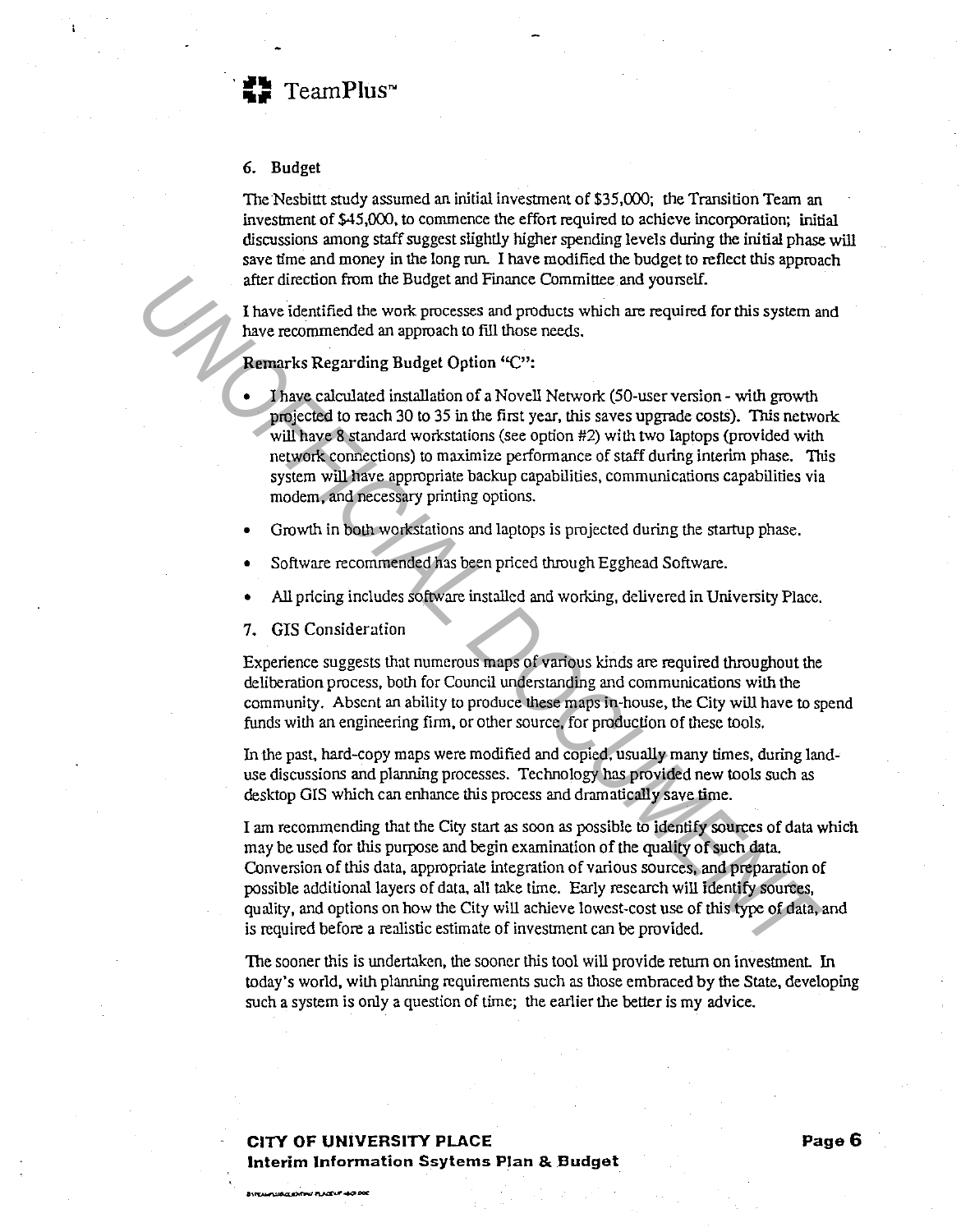### **TEAMPLUS OPTION C**

|                                                                 |         | 10                |               | 20                      |               | 35.             | age i ol 2         |
|-----------------------------------------------------------------|---------|-------------------|---------------|-------------------------|---------------|-----------------|--------------------|
|                                                                 |         | INTERIM (Phase I) |               | STARTUP (Phase II)      |               | EX:96 [Phasel]] |                    |
| <b>DESCRIPTION</b>                                              | EACH    | $\alpha$ ty       | <b>EXTEND</b> | QTY                     | <b>EXTEND</b> |                 | <b>QIY EXTEND:</b> |
| <b>FILE SERVER</b>                                              |         |                   |               |                         |               |                 |                    |
| NSG Pentium 90 Mhz, 4 Gig                                       | \$6,996 | 1.                | \$6,996       | 1                       | \$6,996       | л               | 36,998             |
| Vinca Standby Server                                            | \$1,989 |                   | \$0           | 1                       | \$1,989       |                 | \$0.               |
| 486-80 Computer, 1 Gig, 16 Megs                                 | \$2,963 |                   | \$0           |                         | \$0           |                 | \$0.               |
| Novell Netware 4.1 (100 User)                                   | \$4,591 |                   | \$0           |                         | \$0.          |                 | 50.                |
| Novell Netware 4.1 (50 Userl                                    | \$3,278 | 1                 | \$3,278       |                         | \$0           |                 | 50.                |
| Novell Netware 4.1 (25 User)                                    | \$2,425 |                   | \$0           |                         | \$0           |                 | so.                |
| Novell Netware 4.1 (10 User)                                    | \$1,638 |                   | \$0           |                         | \$0           |                 | \$0.               |
| Upgrade 10 user to 50 user                                      | \$2,513 |                   | \$0           |                         | \$0           |                 | \$0€               |
| Upgrade 25 user to 100 user                                     | \$3,869 |                   | \$0           |                         | \$0           |                 | \$0.               |
| Maridian CD ROM Server - 4 Drives                               | \$4,689 |                   | \$O           |                         | ŝ٥            |                 | \$0.               |
| Meridian CD ROM Server 8 Drives                                 | \$6,999 |                   | 80            | 1                       | \$6,999       |                 | 30,                |
| APC Smart UPS 900 Watt                                          | \$679   | 1.                | \$679         |                         | \$O.          |                 | so.                |
| APC UPS 450 Watt                                                | \$249   | 1                 | \$249         |                         | \$O           |                 | \$0.               |
| <b>TAPE BACKUP</b>                                              |         |                   |               |                         |               |                 |                    |
| HP Tape Drive, 4 Gig Dat Drive                                  | \$1,087 |                   | \$0           |                         | \$0           |                 | \$0.               |
| Tapes for 4 Gig Tape Drive                                      | \$200   |                   | \$0           |                         | \$0           |                 | ŞO.                |
| Palidrome Archivist/backup NLM                                  | \$1,595 |                   | \$1,595       |                         | \$O           |                 | \$0.               |
| Connor 4 Gig Tape Drive                                         | \$742   |                   | \$742         |                         | \$0           |                 | \$0:               |
| Tapes for 4 Gig Tape Drive                                      | \$15    | 10                | \$150         |                         | \$O           |                 | 30.                |
| LOTUS NOTES                                                     |         |                   |               |                         |               |                 |                    |
| Lotus Notes OS/2 Server (option I)                              | \$1,565 |                   | \$0.          |                         | \$0           |                 | \$0.               |
| Lotus Notes OS/2 Server (option II)                             | \$2,187 |                   | \$2,187       |                         | \$0           |                 | 30.                |
| Modem, 14,400 BPS                                               | \$184   |                   | \$184         |                         | ŝ٥            |                 | ₿O                 |
| WORKSTATION - OPTION #1                                         |         |                   |               |                         |               |                 |                    |
| 486-80 Computer, 425 Meg, 8 Megs RAM<br>WORKSTATION - OPTION #2 | \$1,683 |                   | \$0           |                         | \$0           | 30.             | \$16,830           |
| 586-75 Pentium, 425 Meg, 16 Meg RAM<br>WORKSTATION - OPTION #3  | \$2,395 | 8                 | \$19,160      |                         | \$16,765      |                 | 30.                |
| 586-75 Pentium, 425 Meg, 17 inch Monitor<br>LAPTOP - OPTION #1  | \$2,395 |                   | \$0           | $\overline{\mathbf{z}}$ | \$4,790       | 4               | \$9,580            |
| Compaq 33Mhz, 16 MB, 240 Meg, docking<br>LAPTOP - OPTION #2     | \$3,298 | $\mathbf{z}$      | \$6,596       |                         | \$3,298       | 2.              | \$6,596            |
|                                                                 | \$2,247 |                   | \$0           |                         | \$0           |                 | sa:                |
| KIWI Laptop, 486-80, 16 MB, 340 Meg                             | \$5,610 |                   | \$0           |                         | \$0           |                 | \$O.               |
| Toshiba P75, 8mb, 810 meg hd<br><b>PRINTERS</b>                 |         |                   |               |                         |               |                 |                    |
| <b>HP LazerJet 4 Plus Printer</b>                               | 51.333  |                   | \$0           |                         | \$0           |                 | \$0.               |
| HP LazerJet 4V Printer                                          | \$1,993 |                   | \$0           |                         | \$O           |                 | \$0.               |
| HP LazerJet 4 Si Printer                                        | \$3,128 | 2                 | \$6,256       | 2                       | \$6,256       | 2               | \$6.256            |
| HP 1200c Color Inkjet Printer                                   | \$4,400 |                   | \$0           | 1                       | \$4,400       |                 | 60.                |
| HP Jer Direct for 4 Si                                          | \$396   | 2                 | \$792         | 2                       | \$792         |                 | \$0.               |
| Microtek ScanMaker II HR Flatbed                                | \$2,495 |                   | \$0           | 1                       | \$2,495       |                 | so:                |
| (1200 dpi, 24 bit, cir, SCSI, OCR)                              |         |                   |               |                         |               |                 |                    |
| HP 650C Plotter (E-Size)                                        | \$8,000 |                   | \$0           |                         | \$O           | Л,              | \$8,000            |
| <b>Associated Printer Cables</b>                                | \$20    | з                 | \$60          | з                       | \$60          | 3               | \$60               |
| <b>ETHERNET</b>                                                 |         |                   |               |                         |               |                 |                    |
| 3 COM 108aseT Ethernet Card                                     | \$93    | 8                 | \$744         | 10                      | \$930         | 13              | \$1,209            |
| 12 Port 10BaseT Concentrator                                    | \$598   | 1                 | \$598         | 1                       | \$598         | ٦.              | \$598              |
| Xircom Ethernet Adapter - Laptop                                |         | 2                 | \$0           | 1                       | \$0           | $\mathbf{2}$    | ŞO.                |
| Wiring Drops (Inc Patch Panel & Cable)                          | \$85    | 12                | \$1,020       | 13                      | \$1,105       | 18              | \$1,530            |
| MISCELLANEOUS HARDWARE                                          |         |                   |               |                         |               |                 |                    |
| Modem, 14,400 BPS                                               | \$184   | 1<br>20           | \$184         |                         | \$0           |                 | SO.                |
| <b>HARDWARE TOTALS:</b>                                         |         |                   | \$51,470      |                         | \$57,473      |                 | 367,656            |